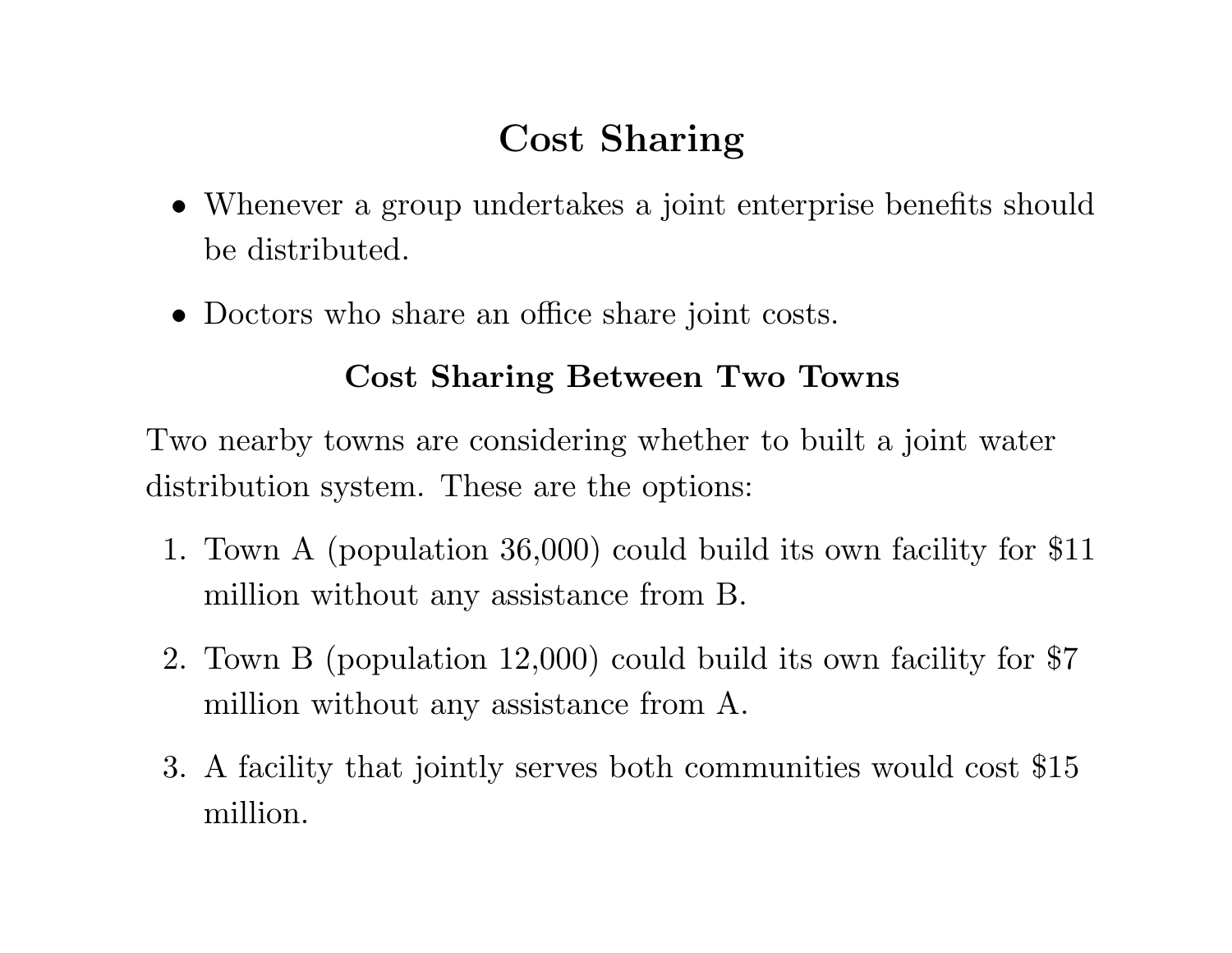If they decide on the third option (which is clearly <sup>a</sup> good idea!), how should they share the cost?

- *• Equal division*? (i.e. \$7.5 million each) B is not happy with this proposal!
- *• Equal division per capita* ? Per capita cost =  $\frac{$15,000,000}{$48,000}$  = \$312.5 Therefore A pays 36,000 *<sup>×</sup>*312.5 <sup>=</sup> \$11.25 million B pays 12,000 *<sup>×</sup>*312.5 <sup>=</sup> \$3.75 million A is not happy with this proposal!

We should focus on how much they *save* instead of how much they pay.

They save <sup>a</sup> total of \$3 million. How should they share these savings?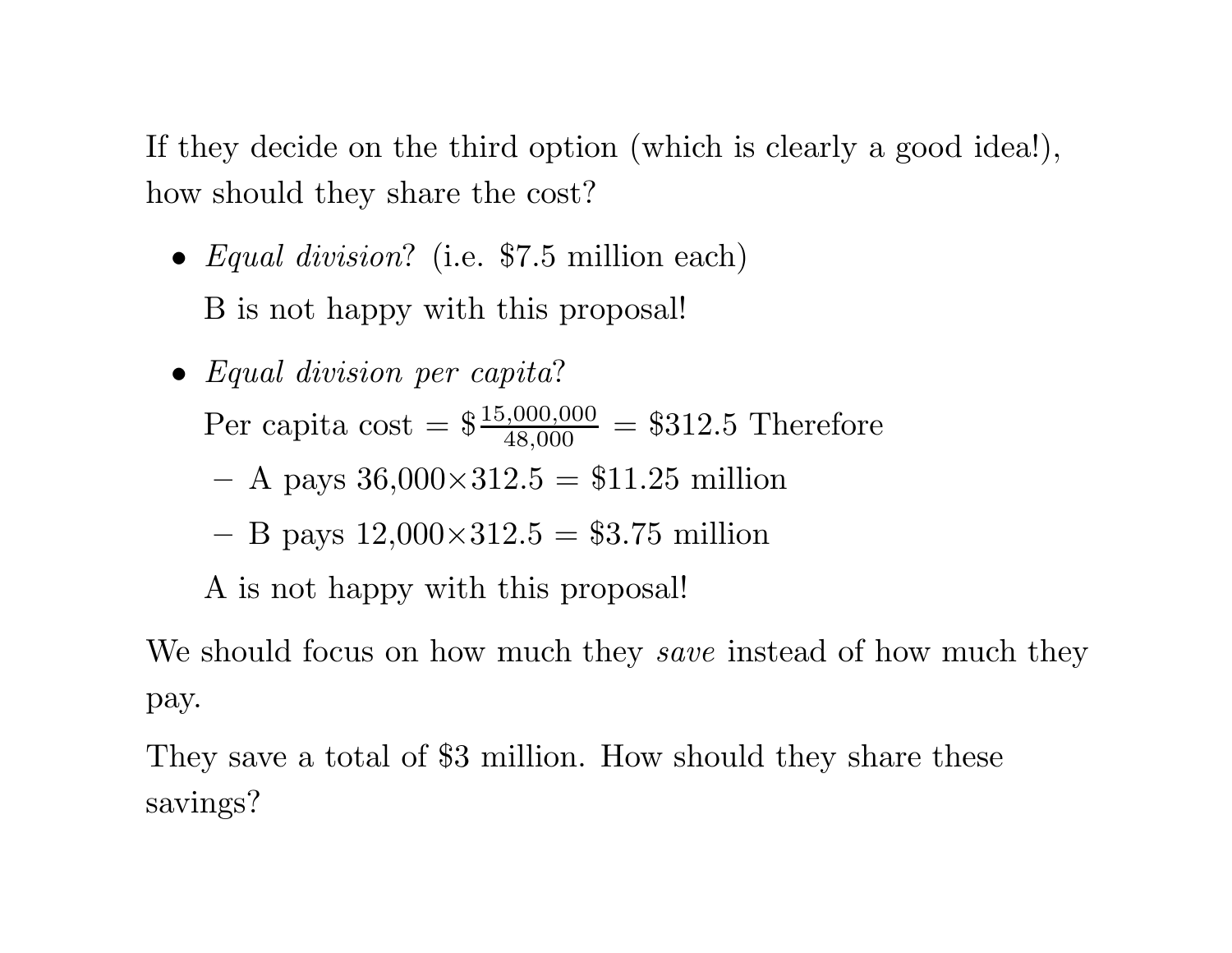- *•* They can *share the savings equally*. In this case each save \$1.5 million. Therefore A pays \$9.5 million and B pays \$5.5 million.
- *•* They can share the savings equally among all residents. Savings per each resident  $=\frac{$3,000,000}{$48,000} = $62.5$ Therefore A saves  $36,000\times62.5 = $2.25$  million paying 11-2.25 = \$8.75 million and B saves 12,000*×*62.5 <sup>=</sup> \$0.75 million paying  $7-0.75 = $6.25$  million
- *•* They can *share the savings proportional to their costs*. (This is same as sharing the costs proportionally.) In this case A pays  $\frac{11}{11+7} \times 15 = $9.17$  million and B pays  $\frac{7}{11+7} \times 15 = $5.83 \text{ million}.$ All three approaches give the towns the incentives to

cooperate; since they each realize positive savings.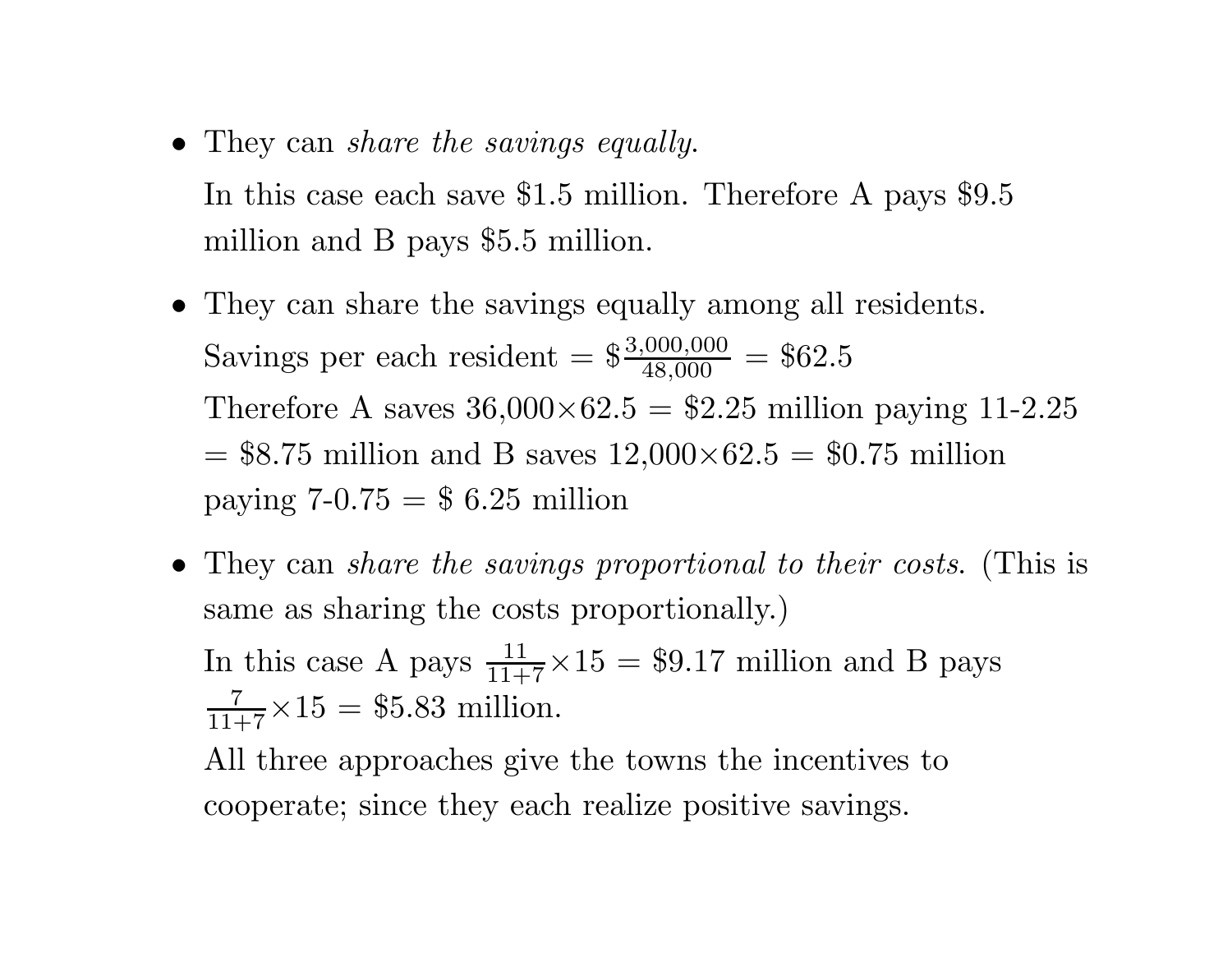Any allocation highlighted below has the same property:



The set of allocations with this property is called the **core**.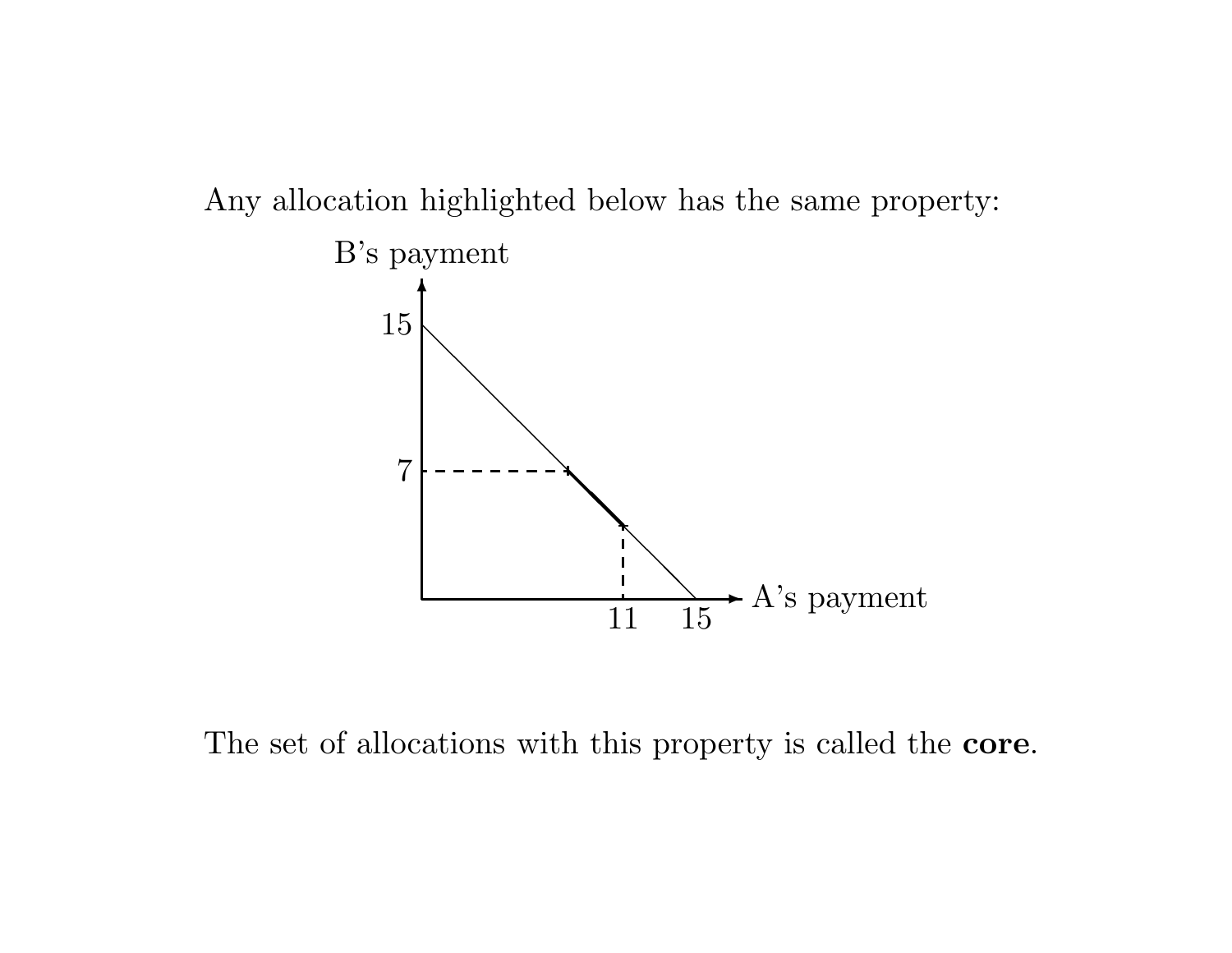#### **Cost Sharing Between Three Towns**

Now let's include <sup>a</sup> third town C. The new costs (in millions) are as follows:

$$
cost(A) = 11 \quad cost(AB) = 15
$$
  

$$
cost(B) = 7 \quad cost(AC) = 14 \quad cost(ABC) = 20
$$
  

$$
cost(C) = 8 \quad cost(BC) = 13
$$

- How should they divide the costs?
- *•* Suppose they divide it proportional to their individual costs. Then:

- A pays 
$$
\frac{11}{11+7+8} \times 20 = $8.46
$$
 million  
\n- B pays  $\frac{7}{11+7+8} \times 20 = $5.38$  million  
\n- C pays  $\frac{8}{11+7+8} \times 20 = $6.15$  million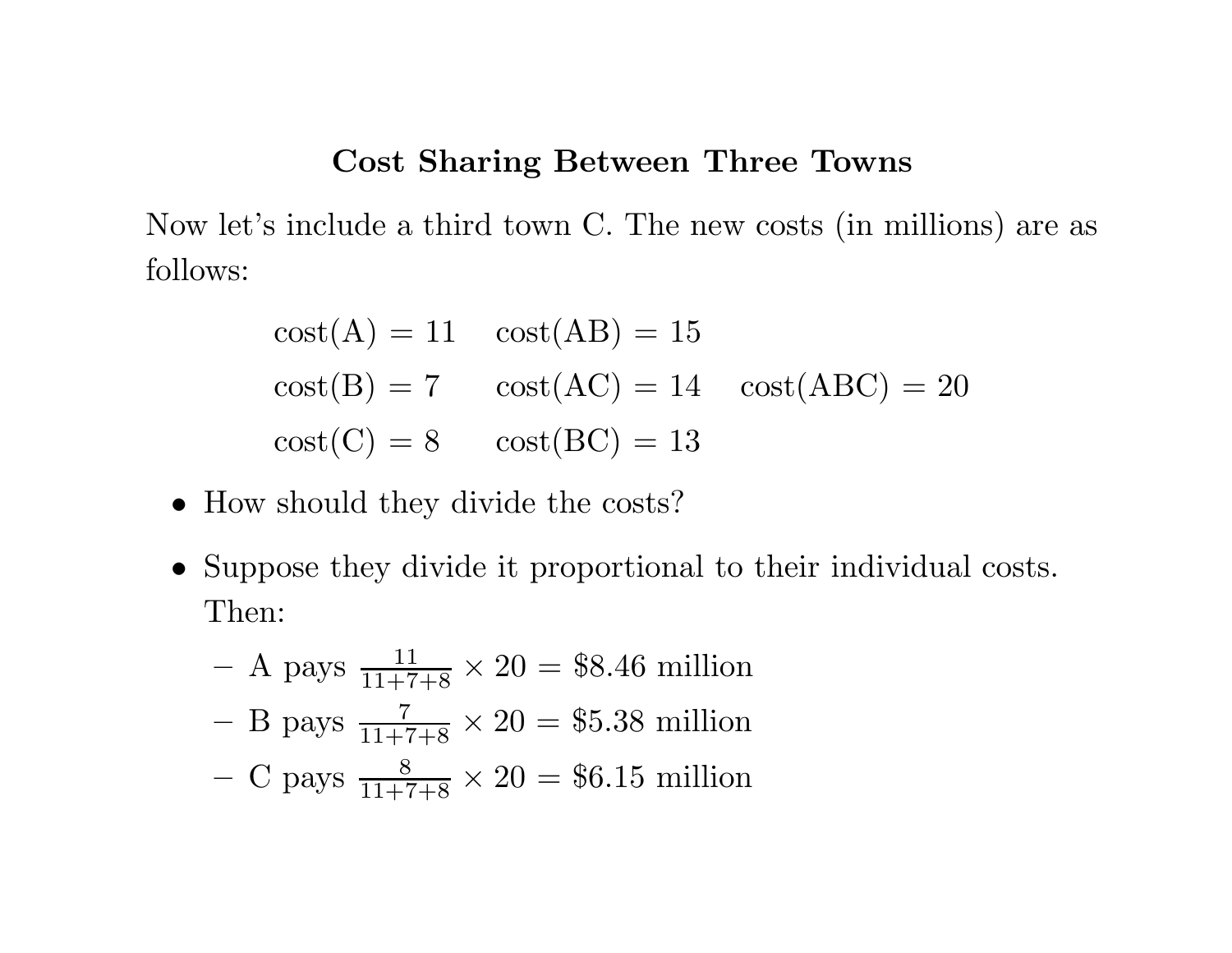*•* But then A & C together pay \$14.61 million whereas they can built their own system for \$14 million! The proportional allocation does not respect the opportunity

costs of groups of participants.

*•* The **core** of this cost allocation problem is the set of all divisions of \$20 million such that no town, or group of towns pay more than its opportunity cost.

That is:

- A should pay no more than 11
- **–**B should pay no more than 7
- **–**C should pay no more than 8
- $-$  A & B should pay no more than 15
- $-$  A & C should pay no more than 14
- **–** $-$  B & C should pay no more than 13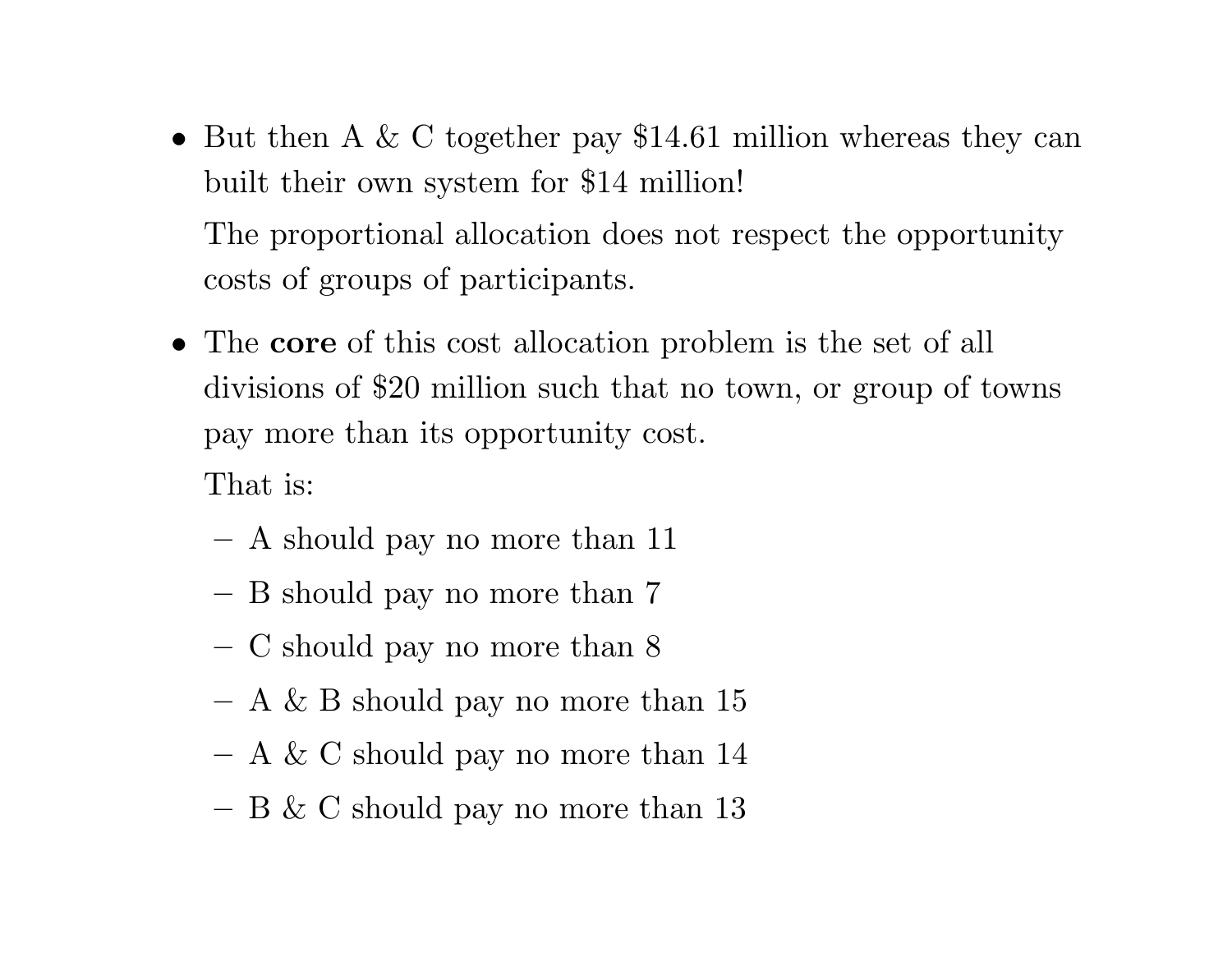Given that A, B, and C together pay 20, this is equivalent to the following:

- *•* A should pay no less than 7 and no more than 11
- B should pay no less than 6 and no more than 7
- C should pay no less than 5 and no more than 8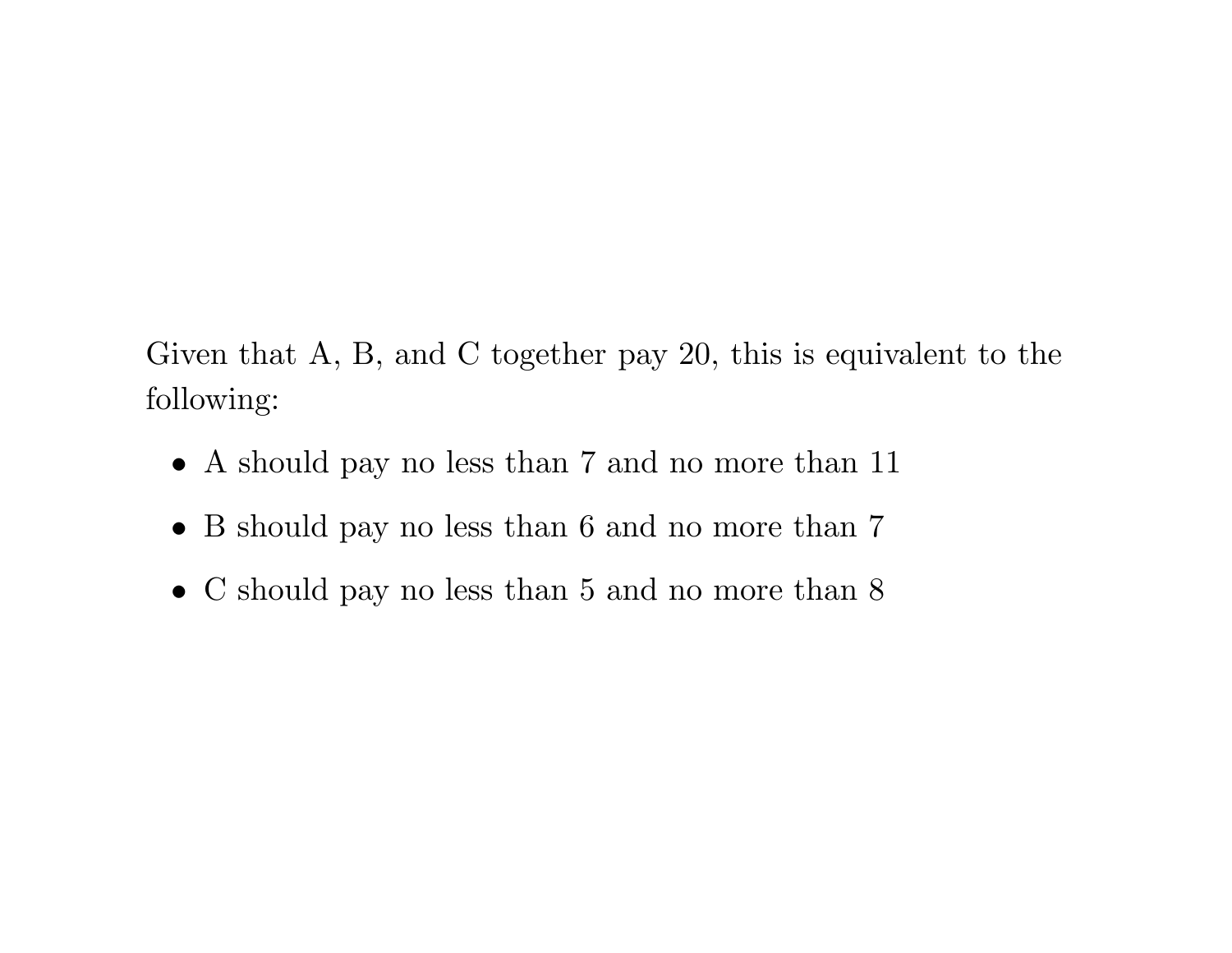### **A Cooperative Game Model**

- *•* Consider <sup>a</sup> group of parties who want to divide the cost of <sup>a</sup>  $\text{common facility.}$  Each party  $i = 1, 2, \ldots, n$  has a stand-alone **cost** *c* ( *<sup>i</sup>*) it needs to pay if it does not cooperate with the others. Similarly, each subgroup *S* of parties has <sup>a</sup> stand-alone cost *c* ( *S*) they need to pay if they cooperate with each other but not with the remaining parties. This is called <sup>a</sup> **cost sharing game**.
- *•* A **cost sharing rule** allocates the total cost among the members of <sup>a</sup> group for every possible cost sharing game.
- *•* An allocation is in the **core** of <sup>a</sup> cost sharing game, if no participant or group of participants pays more than its stand alone cost.
- *•* As the earlier example shows the core may be quite small. In fact, it may even be empty: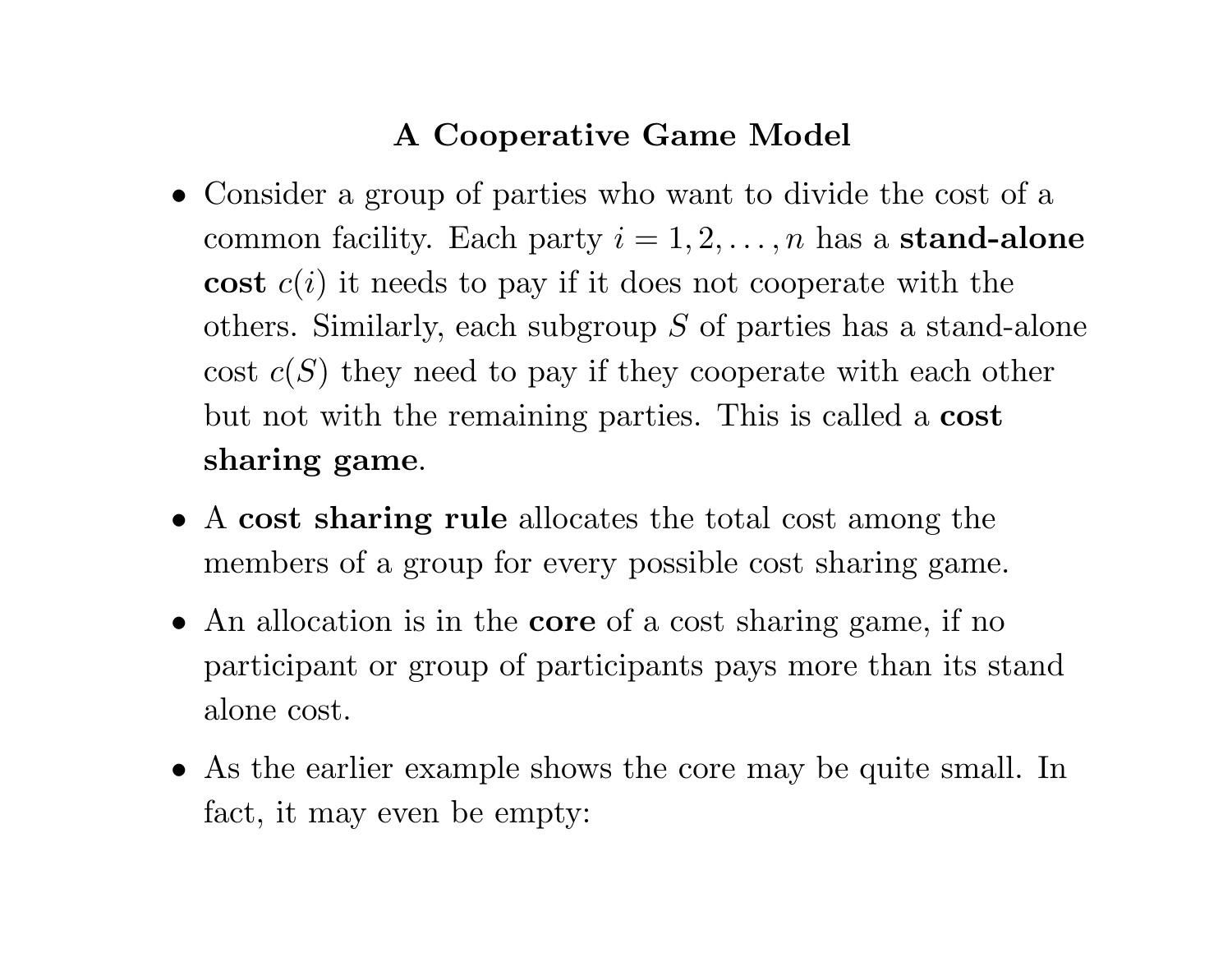#### **Example:**

 $cost(A) = 11 \quad cost(AB) = 15$  $cost(B) = 7 \quad cost(AC) = 13 \quad cost(ABC) = 20$  $cost(C) = 8 \qquad cost(BC) = 10$ 

For an allocation to be in the core:

- 1. A & C together should not pay more than 13 and therefore B should pay at least 7,
- 2. B & C together should not pay more than 10 and therefore A should pay at least 10,
- 3. 1 & 2 together imply that A & B together should pay at least 17,
- 4. which contradicts the requirement that A & B together should not pay more than 15!

In other words, all core inequalities cannot be satisfied in this case.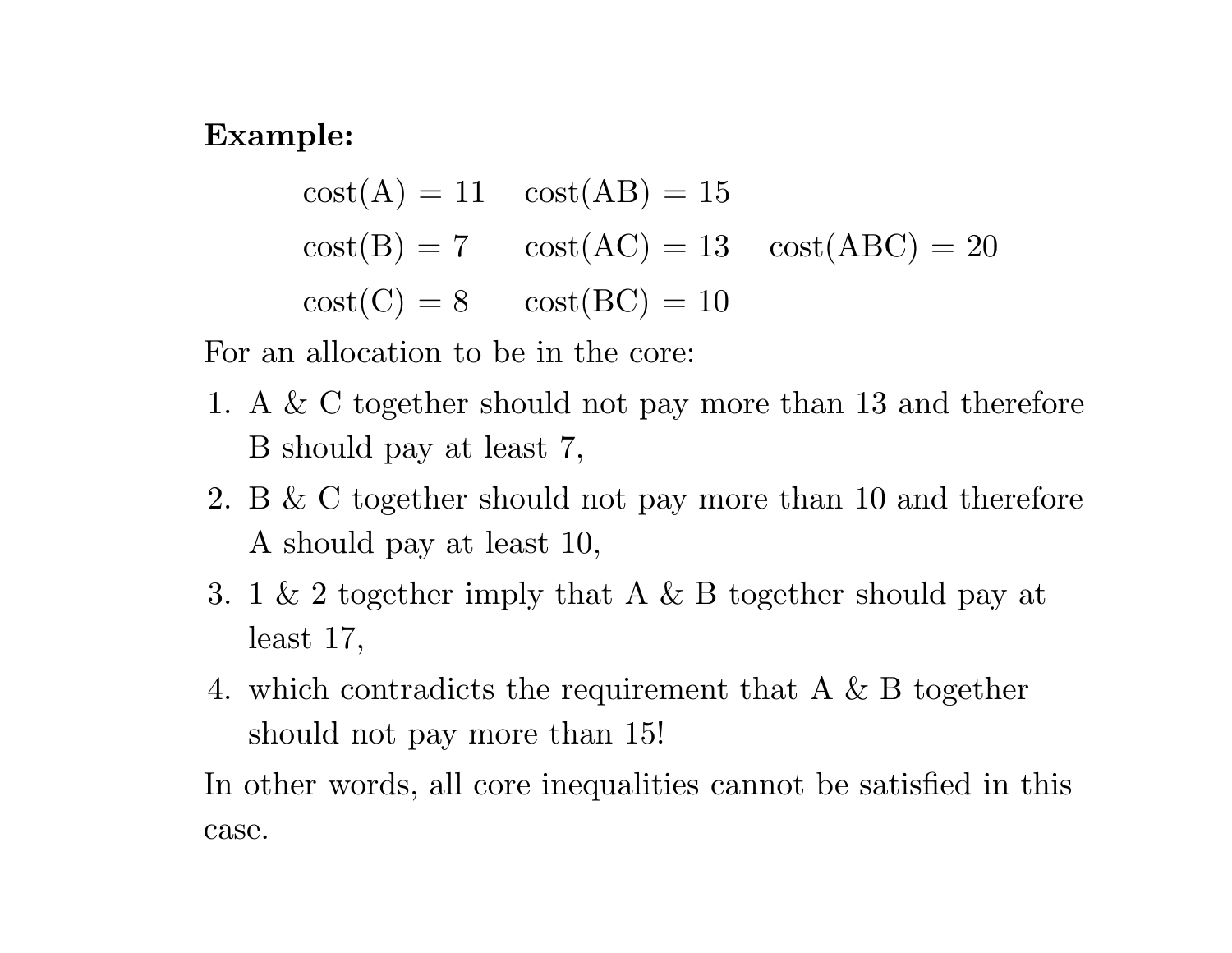### **The Decomposition Principle**

**Example:** The following <sup>p</sup>icture shows the cost of connecting houses A, B, C, and D to the power line. How should we divide the total cost between the houses?



Power Line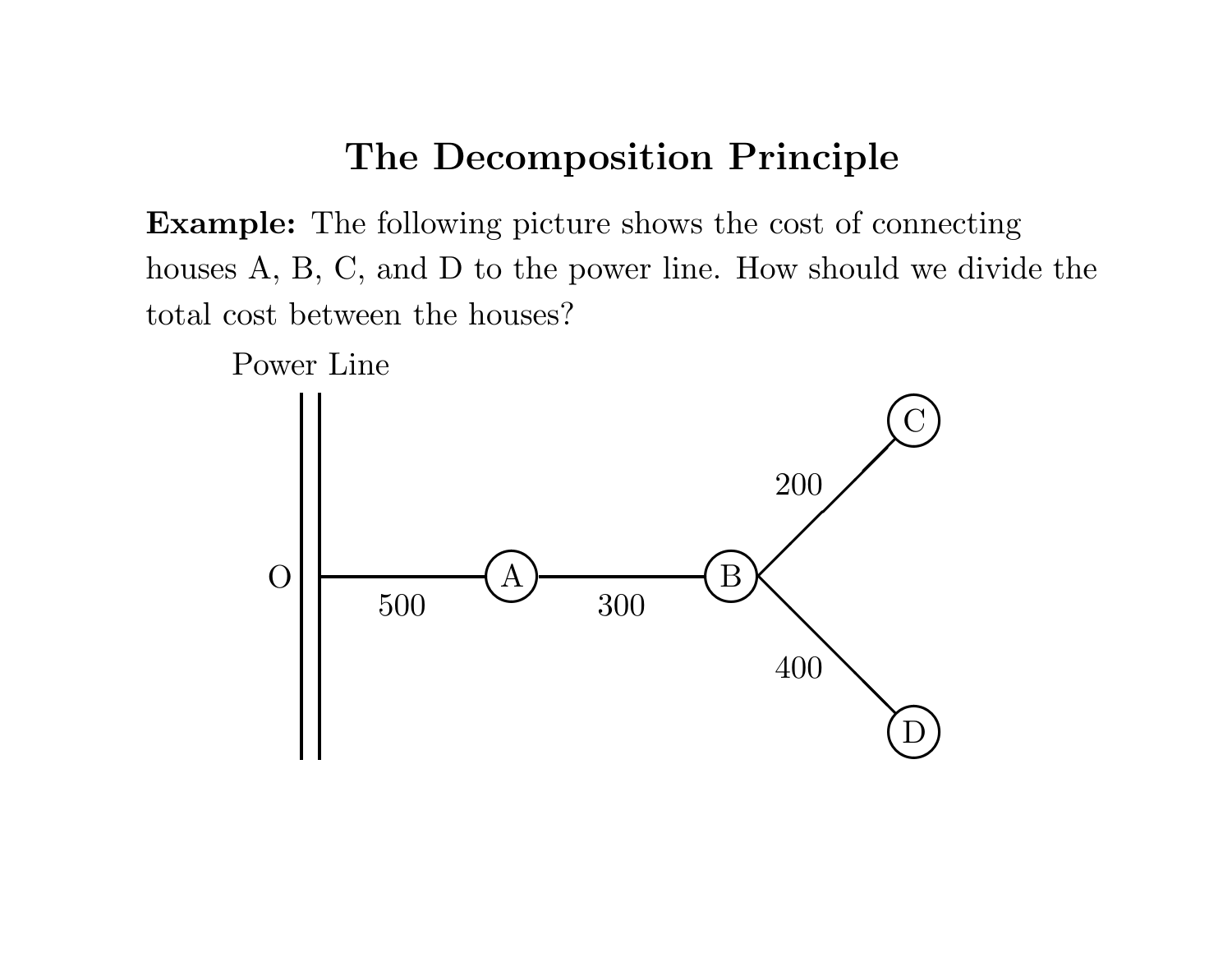A reasonable way to proceed is to decompose the cost of the project into its constituent parts.

- *•* Everyone uses the line OA, hence divide it equally;
- everyone but A uses AB, hence divide it equally between  $B, C, D;$
- only C uses BC so C should pay for it; and
- only D uses BD so D should pay for it.

The following table summarizes this idea:

|               | OA.     |          | AB BC BD         |                                 | Total |
|---------------|---------|----------|------------------|---------------------------------|-------|
| $\mathbf{A}$  | 125     | $\Box$ O | $\left( \right)$ | $\overline{0}$                  | 125   |
| B.            | 125     | 100      | $\bigcirc$       | - ()                            | 225   |
| $\mathcal{C}$ | 125 100 |          | - 200            | $\begin{matrix} 0 \end{matrix}$ | 425   |
|               | $125\,$ | 100      | $\left( \right)$ | 400                             | 625   |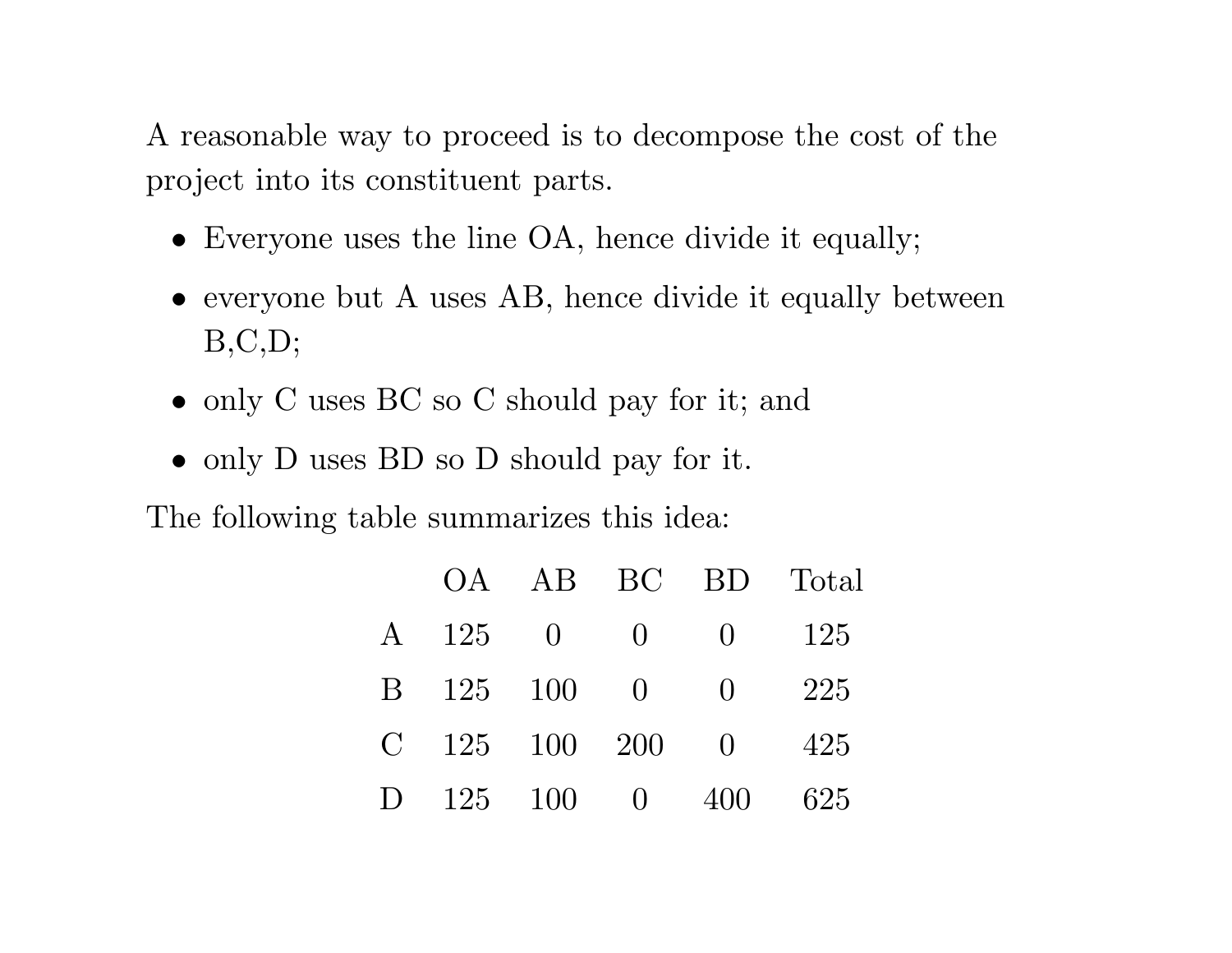- *•* **Decomposition Principle:** If <sup>a</sup> cost sharing game decomposes into distinct cost elements, divide the cost of each element equally among those who use it. The charge to each user is its share of each cost element, summed over all elements.
- *•* **Theorem:** If <sup>a</sup> cost sharing game decomposes into distinct elements, the decomposition principle yields an allocation in the core.

## **The Shapley Value**

The decomposition principle involves three distinct ideas:

- *•* Those who do not use <sup>a</sup> cost element should not be charged for it.
- *•* Everyone who uses <sup>a</sup> given cost element should be charged equally for it.
- *•* The results of different cost allocations can be added.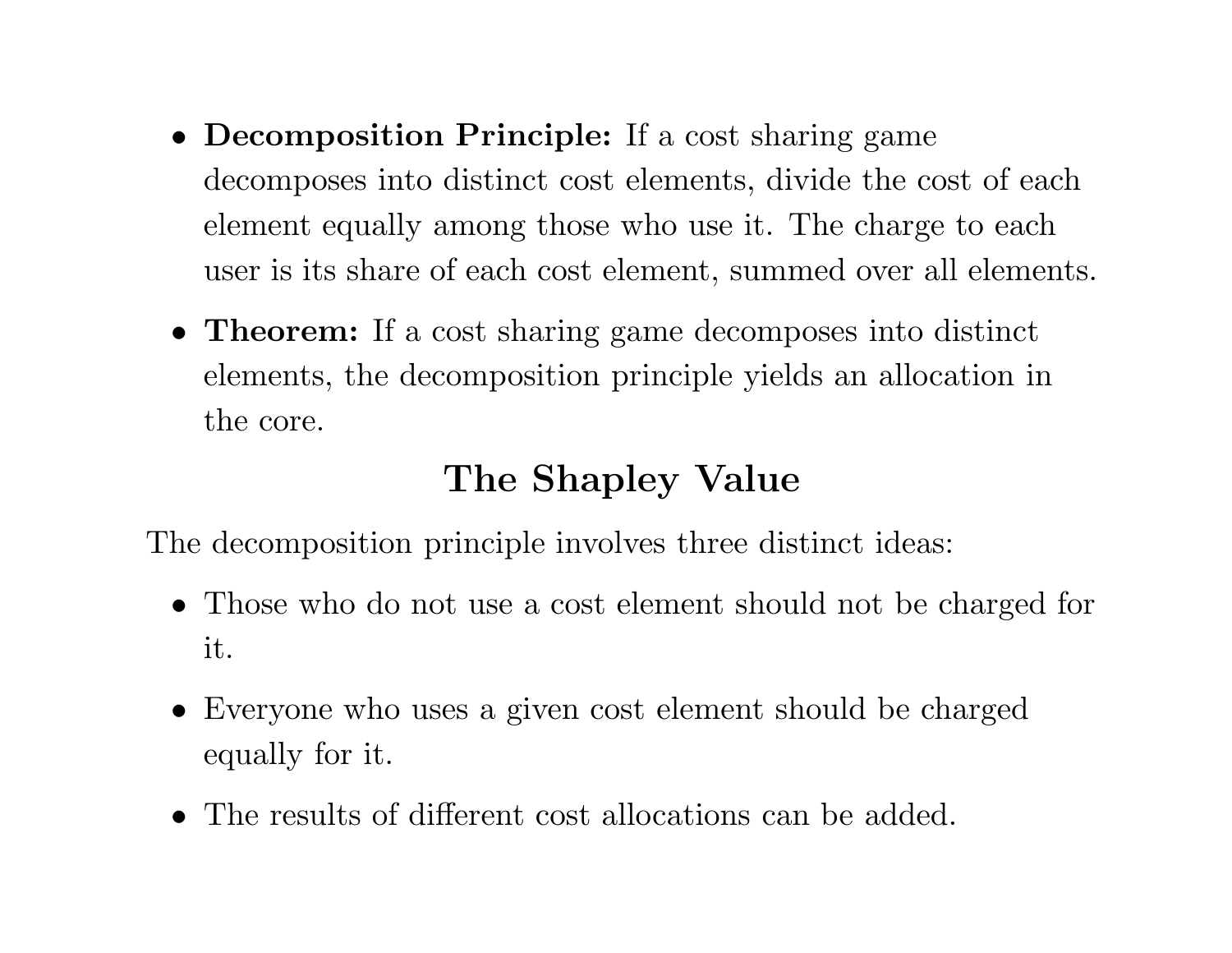Let's formalize these ideas.

*•* A <sup>p</sup>layer i is <sup>a</sup> **dummy** if it contributes no additional cost to any coalition.

The three aspects of the decomposition principle can be expressed as follows:

- *•* **Dummy Player Property:** A dummy <sup>p</sup>layer is charged nothing.
- *•* **Symmetry:** If two <sup>p</sup>layers enter the cost sharing game in <sup>a</sup> symmetrical way, then they should be charged equally.
- *•* **Additivity:** If the cost sharing game *<sup>c</sup>* decomposes into the sum of two cost sharing games  $c'$  and  $c''$ , (that is if  $c(S) = c'(S) + c''(S)$  for every coalition S) then the cost allocation for *c* is the sum of the allocations for  $c'$  and  $c''$ .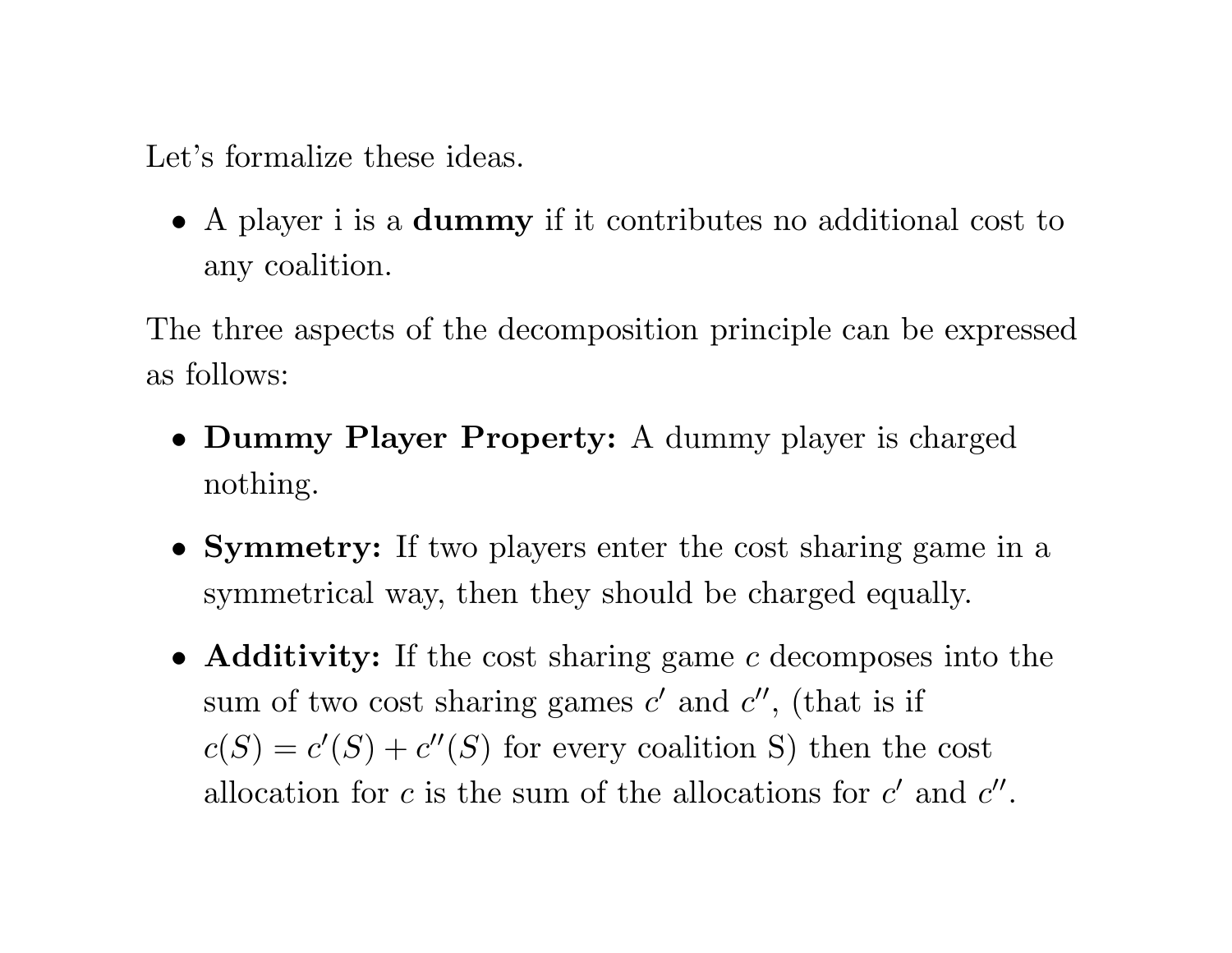**Example:** There are three projects with the following cost structures.

|        | Capital Cost   | <b>Operation Cost</b> | <b>Total Cost</b> |
|--------|----------------|-----------------------|-------------------|
| c(1)   | $\overline{0}$ | 3,000                 | 3,000             |
| c(2)   | 10,000         | 3,000                 | 13,000            |
| c(3)   | 10,000         | $\Omega$              | 10,000            |
| c(12)  | 10,000         | 4,000                 | 14,000            |
| c(13)  | 10,000         | 3,000                 | 13,000            |
| c(23)  | 16,000         | 3,000                 | 19,000            |
| c(123) | 16,000         | 4,000                 | 20,000            |

Suppose that we implement all three projects and want to divide the total cost among the three projects. We can do that using the three principles we have seen.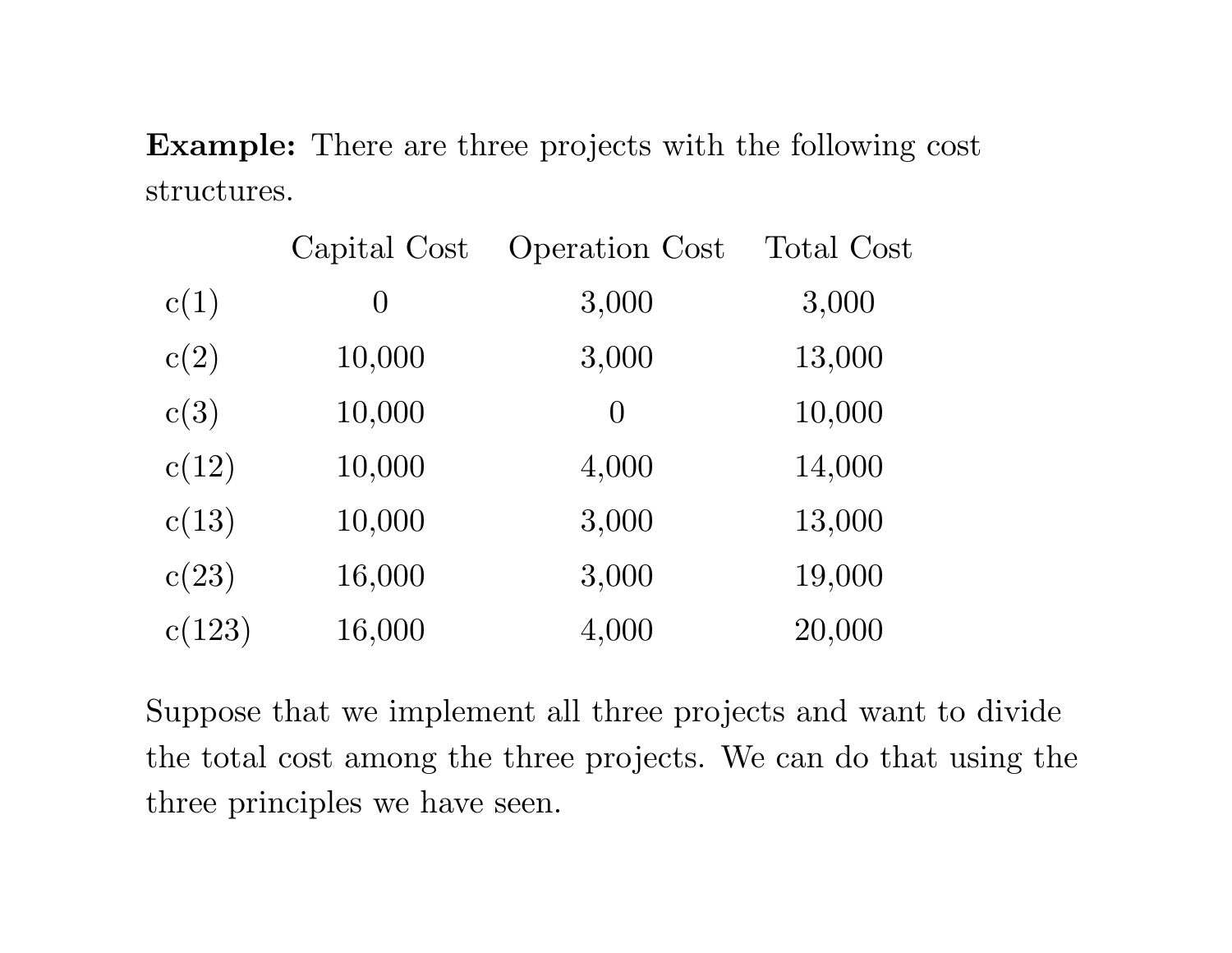- *•* **Sharing the Capital Cost:**
	- **–** 1 adds nothing to any coalition and therefore should not be charged;
	- **–** $-$  2 & 3 are symmetric players and therefore they should pay equally;
	- $-$  therefore they should share 16,000 capital cost as 0, 8000, 8000.
- *•* **Sharing Operation Cost:**
	- **–** 3 adds nothing to any coalition and therefore should not be charged;
	- $-1$  & 2 are symmetric players and therefore they should pay equally;
	- **–** therefore they should share 4000 capital cost as 2000, 2000, 0.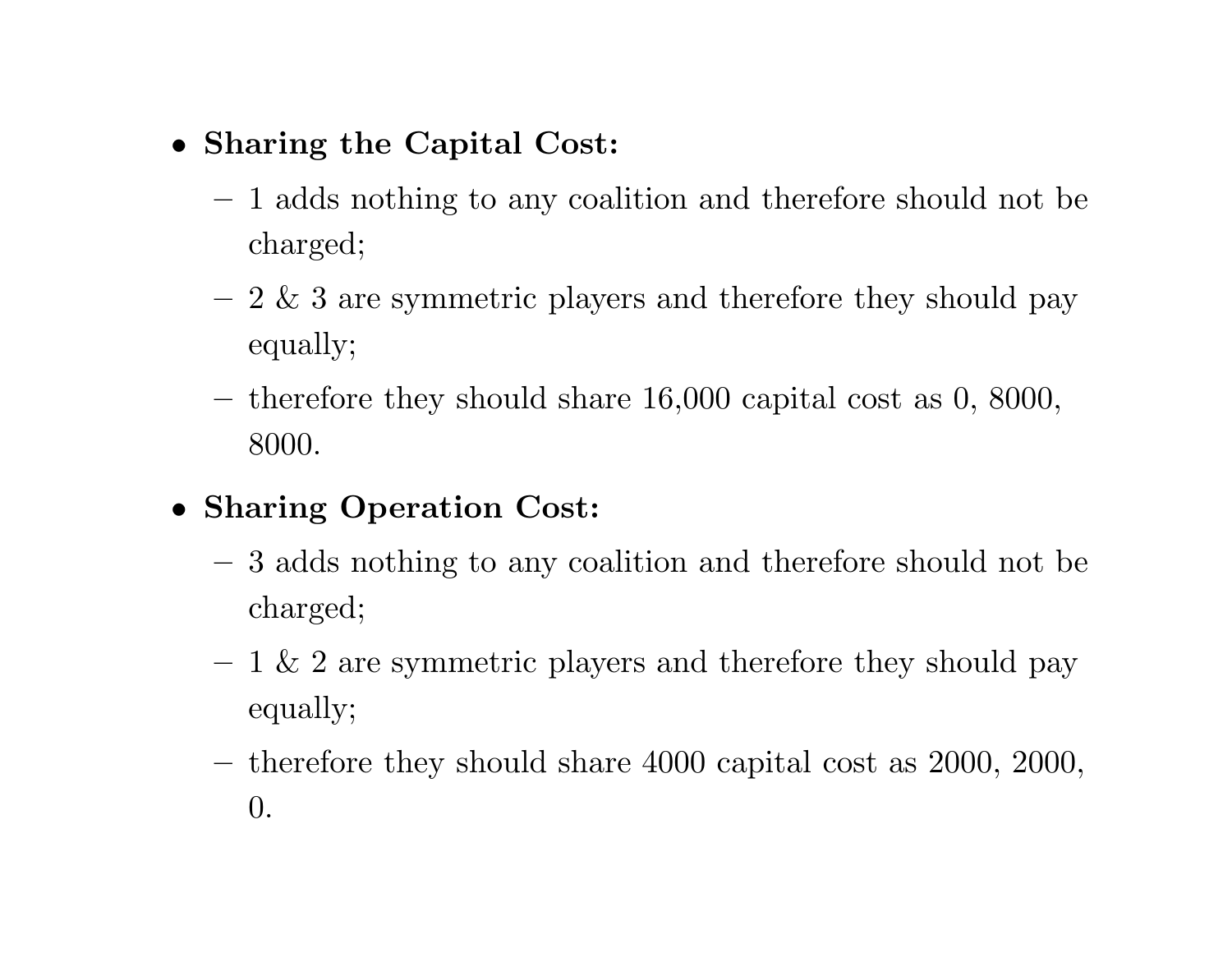- *•* **Sharing Total Cost:** Using additivity
	- **–** 1 pays 0+2000=2000,
	- **–** 2 pays 8000+2000=10,000
	- **–** 3 pays 8000+0=8000.

In general, it may not be easy to get such <sup>a</sup> direct answer. Nevertheless, that's not <sup>a</sup> problem. The following familiar solution gives exactly the same outcome:

*•* **Shapley value:** Given <sup>a</sup> cost sharing game, let the <sup>p</sup>layers join the game one at <sup>a</sup> time in some predetermined order. As each <sup>p</sup>layer joins, the number of <sup>p</sup>layers to be served increases. The player's cost contribution is its net addition to cost when it joins (i.e. the incremental cost of adding it to the group of <sup>p</sup>layers that has already joined). The Shapley value of <sup>a</sup> <sup>p</sup>layer is its average cost contribution over all possible orderings of the players.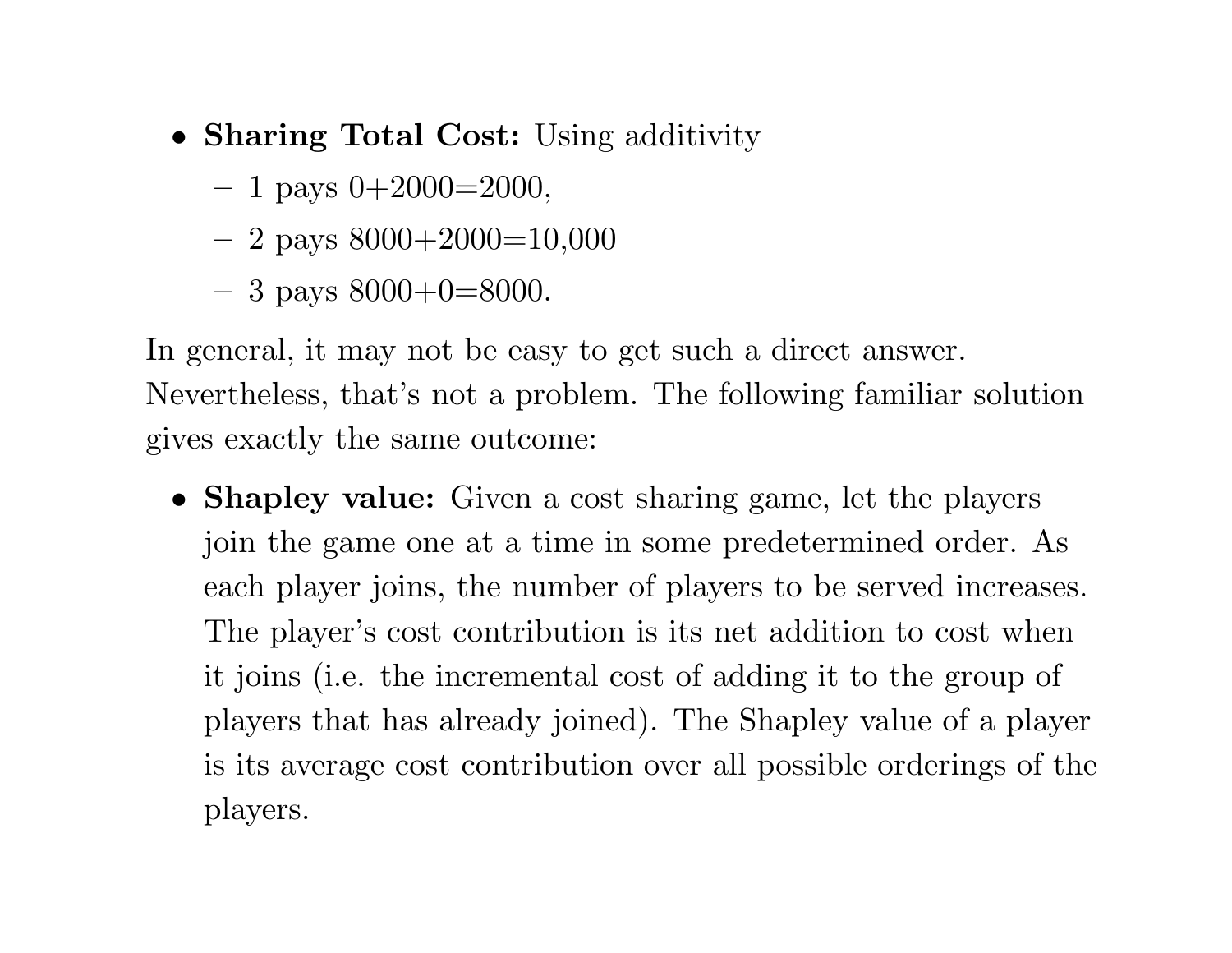**Example** (revisited): Let's find the Shapley value of the earlier example.

|        | Capital Cost | <b>Operation Cost</b> | <b>Total Cost</b> |
|--------|--------------|-----------------------|-------------------|
| c(1)   | $\theta$     | 3,000                 | 3,000             |
| c(2)   | 10,000       | 3,000                 | 13,000            |
| c(3)   | 10,000       | $\left( \right)$      | 10,000            |
| c(12)  | 10,000       | 4,000                 | 14,000            |
| c(13)  | 10,000       | 3,000                 | 13,000            |
| c(23)  | 16,000       | 3,000                 | 19,000            |
| c(123) | 16,000       | 4,000                 | 20,000            |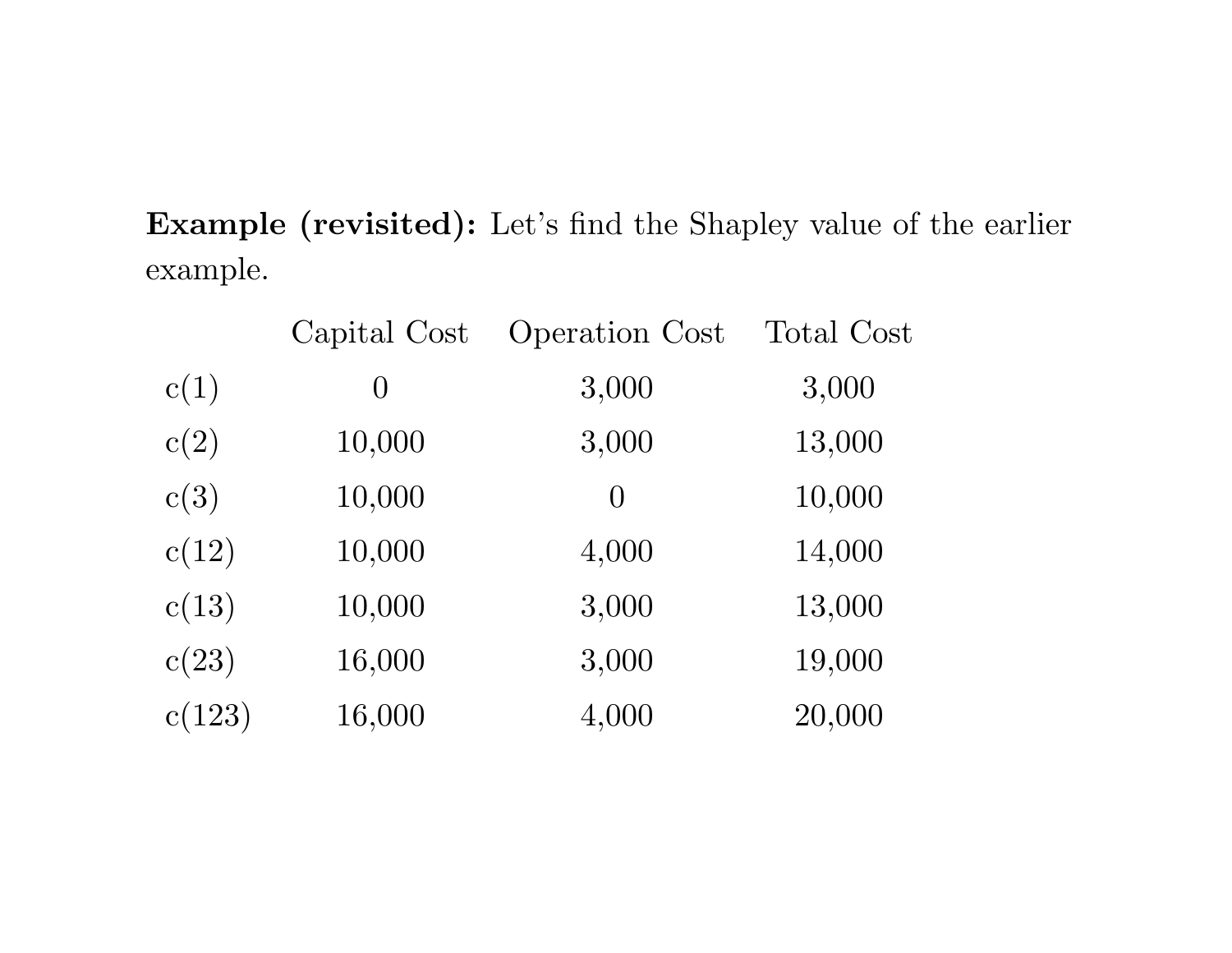| Ordering | $1$ 's share | $2$ 's share | 3's share |
|----------|--------------|--------------|-----------|
| 123      | 3000         | 11,000       | 6000      |
| 132      | 3000         | 7000         | 10,000    |
| 213      | 1000         | 13,000       | 6000      |
| 231      | 1000         | 13,000       | 6000      |
| 312      | 3000         | 7000         | 10,000    |
| 321      | 1000         | 9000         | 10,000    |
| Total    | 12,000       | 60,000       | 48,000    |
| Average  | 2000         | 10,000       | 8000      |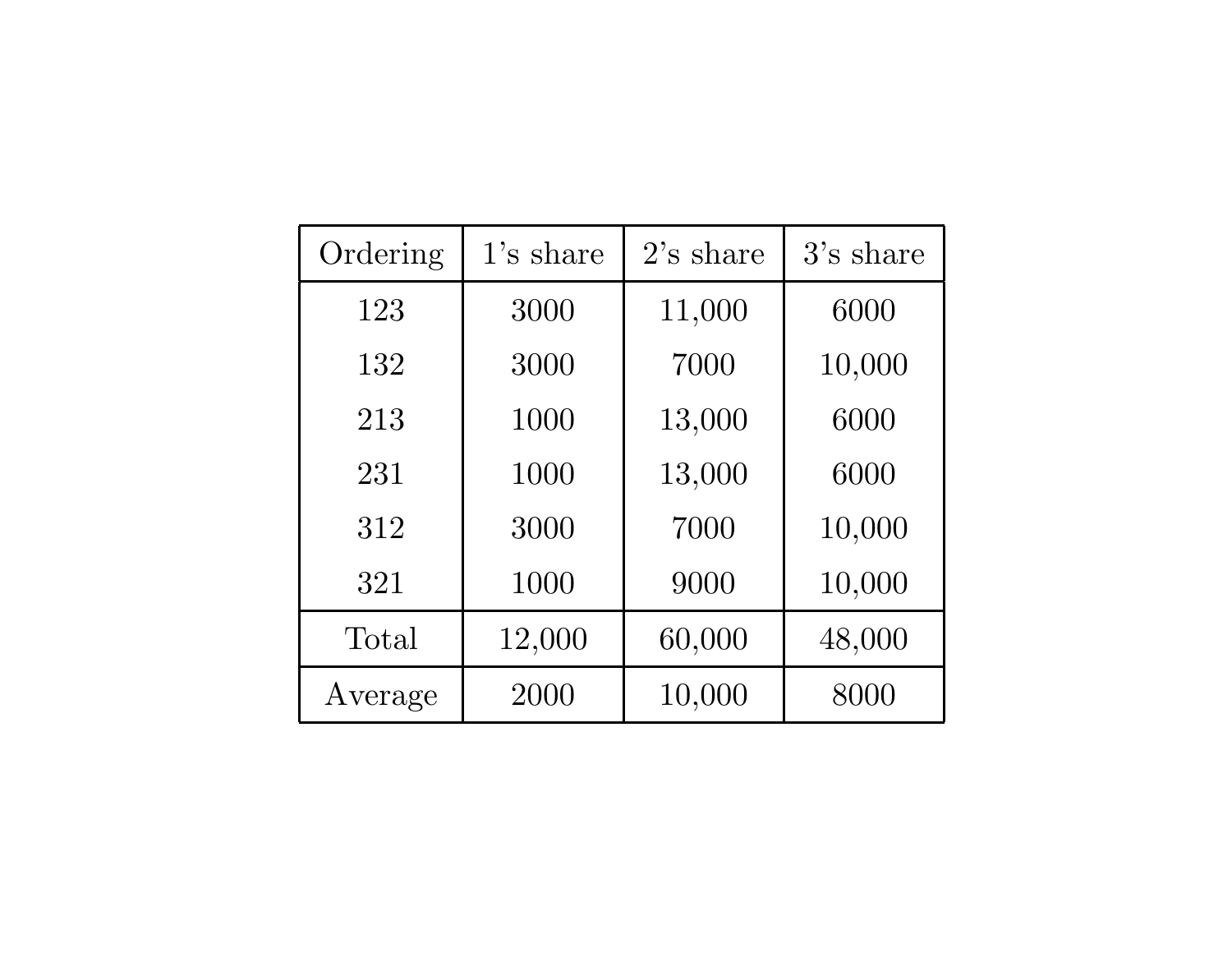### **Example:**

$$
cost(A) = 11 \quad cost(AB) = 15
$$
  

$$
cost(B) = 7 \quad cost(AC) = 14 \quad cost(ABC) = 20
$$
  

$$
cost(C) = 8 \quad cost(BC) = 13
$$

| Ordering   | A's share      | B's share      | $C$ 's share   |
|------------|----------------|----------------|----------------|
| <b>ABC</b> |                |                |                |
| <b>ACB</b> |                |                |                |
| <b>BAC</b> |                |                |                |
| <b>BCA</b> |                |                |                |
| CAB        |                |                |                |
| <b>CBA</b> |                |                |                |
| Total      | 50             | 35             | 35             |
| Average    | $8\frac{1}{3}$ | $5\frac{5}{6}$ | $5\frac{5}{6}$ |